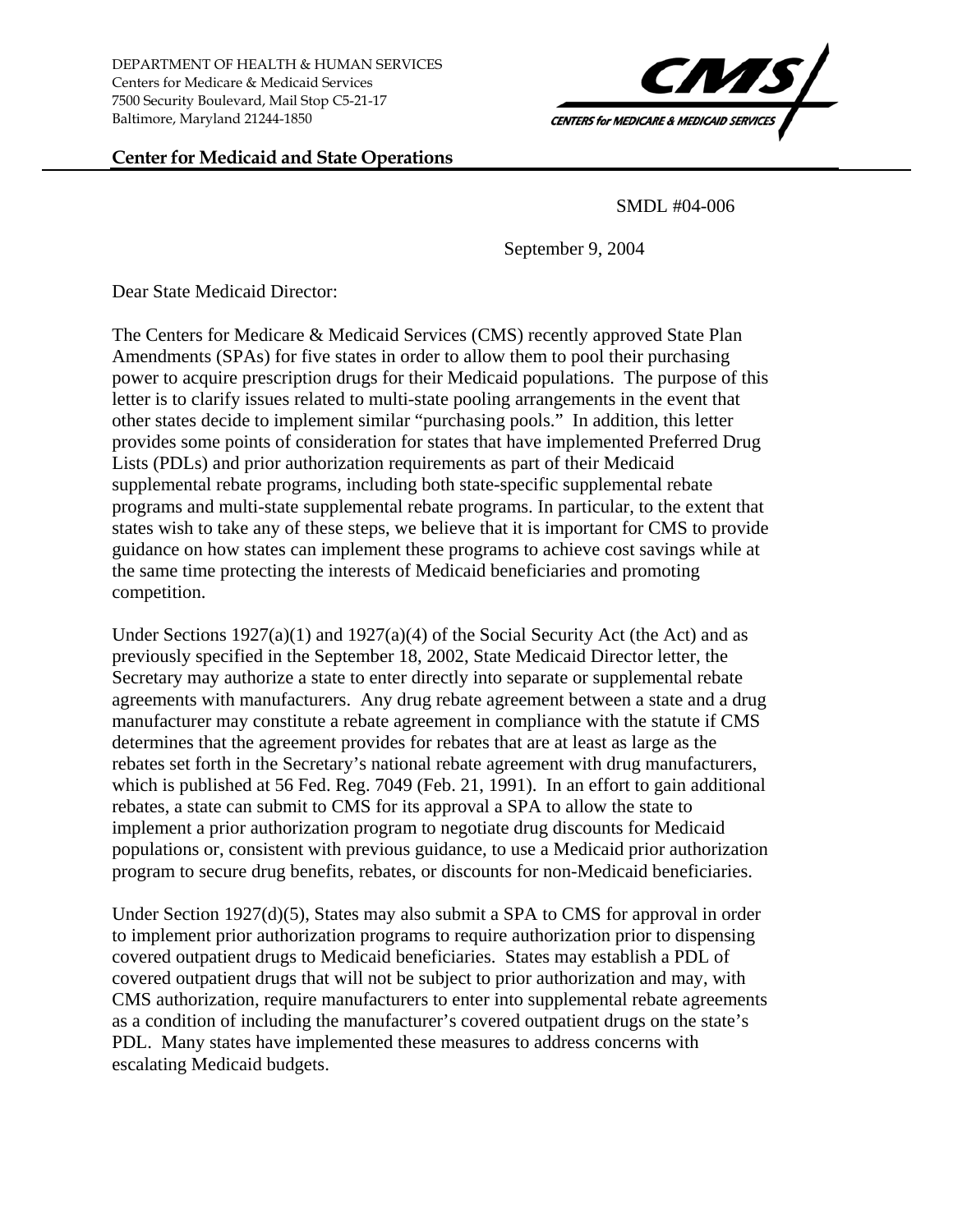## Page 2 - State Medicaid Director

Before a state decides whether to implement a PDL and pursue supplemental rebates, either on its own or as part of a multi-state pool, it must consider, and demonstrate to us that it has considered, numerous factors. These factors will ensure that any such program complies with section  $1902(a)(19)$  of the Act, which requires that care and services under a Medicaid state plan be provided in a manner consistent with simplicity of administration and the best interests of beneficiaries. To that end, we would expect that any program will continue to ensure that appropriate medically necessary drugs will be available to Medicaid-eligible individuals. We intend to evaluate any SPA seeking to implement a prior authorization program and PDL, establish a state-specific supplemental rebate program, or join a multi-state pooling arrangement, to ensure that the state's program furthers Medicaid goals and objectives. In particular, before approving any SPA seeking to implement these initiatives, we will seek assurance from the state that its PDL is designed in a manner that balances the interests of beneficiaries in receiving medically necessary drugs with the state's interest in ensuring that Medicaid pays for prescription drugs in an efficient and economical manner. For example, we would expect a state's PDL to be based on several factors, including the needs of the state's Medicaid beneficiaries. We further would expect a state's PDL to address the needs of beneficiaries with special and complex medical conditions. We especially urge states to consider including in their PDLs drugs that are needed by some of Medicaid's most vulnerable populations, such as individuals with HIV/AIDS, mental health conditions, cancer, and other conditions for which clinical effectiveness or individual tolerance and responsiveness to drugs frequently vary.

We also believe that the level of supplemental rebates received by states will benefit from a competitive environment. For this reason, we believe that states should not limit their choice of vendors to develop and operate a supplemental rebate program to those vendors that have current contracts with other states solely on the basis that those vendors' programs have already received CMS approval through a SPA approval. In fact, we believe that states should consider other vendors, and not necessarily seek approval to join other state purchasing pools merely because those pools already exist. There are a number of contractors in the marketplace that have the knowledge and experience to provide these services. Some of these vendors have more experience in the broader market of health insurers and payers than in Medicaid, but may provide the best value to Medicaid programs. Therefore, you should not limit your choice to vendors that have current contracts with other states, nor should you limit your attempt to join a multi-state pooling arrangement to those arrangements already approved by CMS through the SPA process. In fact, in considering any SPA request to implement a prior authorization program and PDL, establish a state-specific supplemental rebate program, or join a multi-state pooling arrangement, CMS will consider the extent to which the state considered these competitive factors and will look favorably upon a state that uses other vendors or develops multi-state pooling arrangements other than those already approved. Through these competitive efforts, states can ensure that they and the Federal Government receive high quality services at the most competitive price.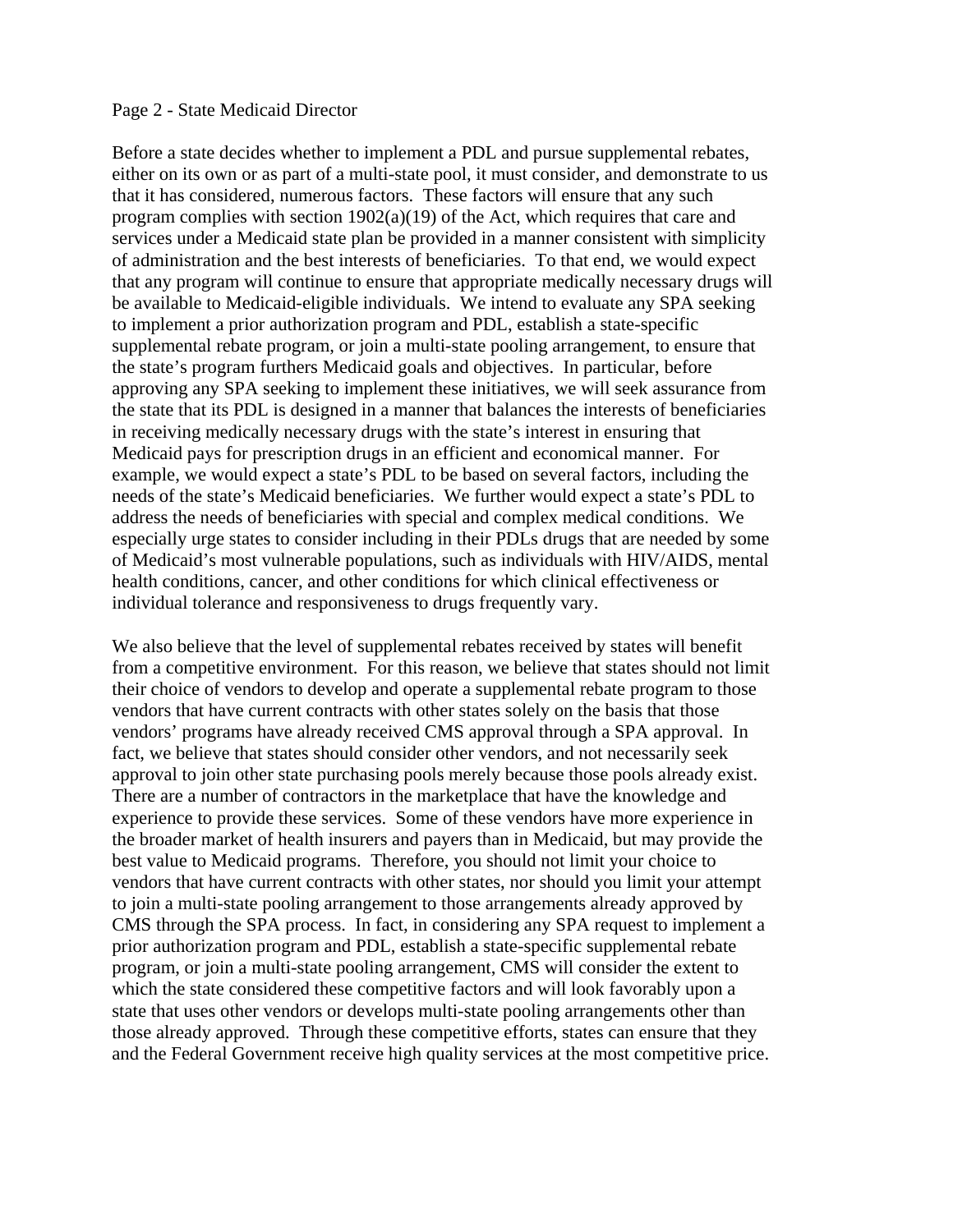Page 3 - State Medicaid Director

The document enclosed provides additional technical guidance for states. We look forward to working with you on additional pharmacy cost savings measures in the Medicaid program. If you have questions or need additional information, you may contact Larry Reed at (410) 786-3325 or Deirdre Duzor at (410) 786-4626.

Sincerely,

 $\sqrt{s}$ /

 Dennis G. Smith **Director** 

Enclosures

cc: CMS Regional Administrators

CMS Associate Regional Administrators for Medicaid and State Operations

Kathryn Kotula Director, Health Policy Unit American Public Human Services Association

Joy Wilson Director, Health Committee National Conference of State Legislatures

Matt Salo Director of Health Legislation National Governors Association

Brent Ewig Senior Director, Access Policy Association of State and Territorial Health Officials

Jim Frogue Director, Health and Human Services Task Force American Legislative Exchange Council

Trudi Matthews Senior Health Policy Analyst Council of State Governments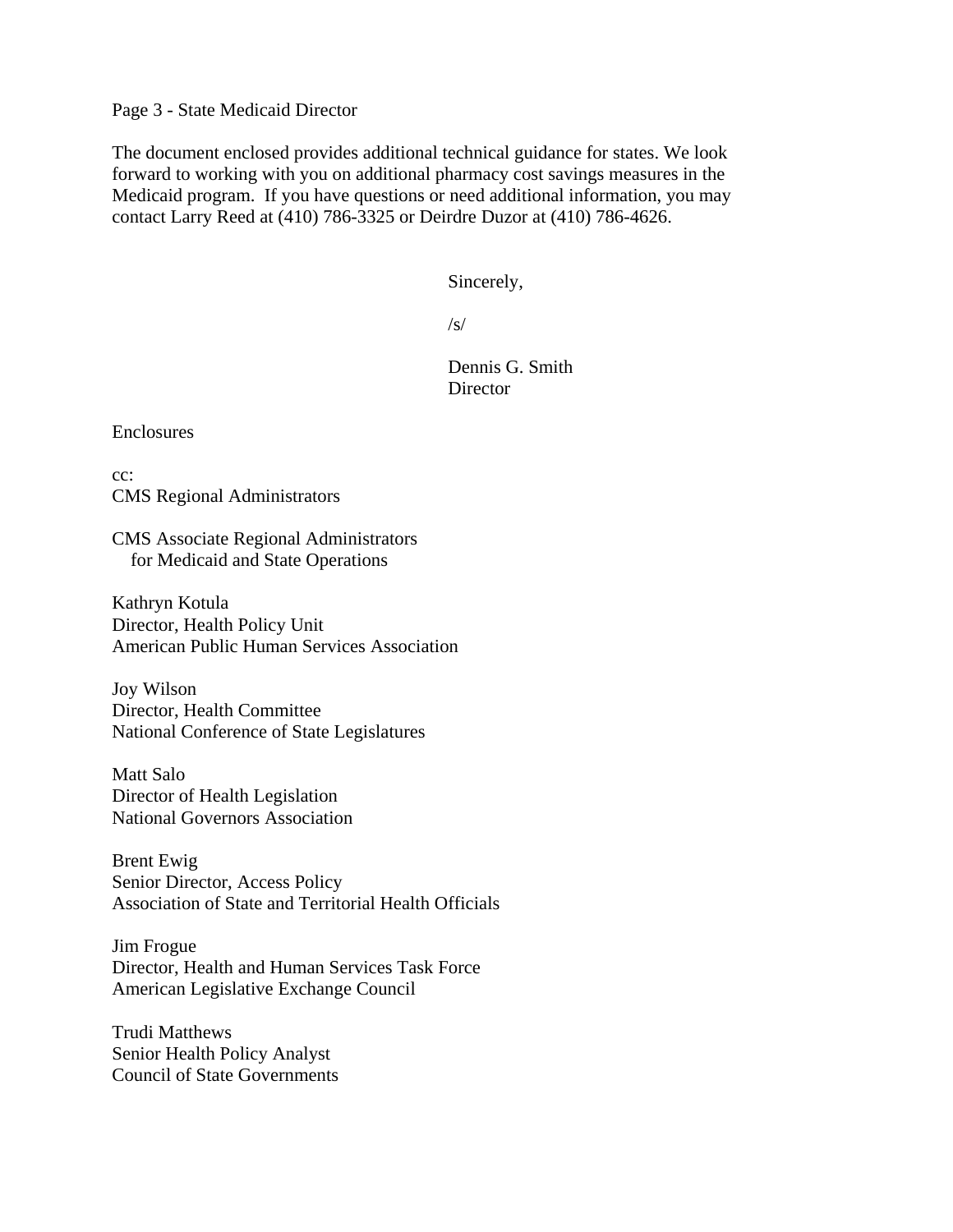## **Guidelines for Multi-State Pooling Agreements**

As discussed below, states may use vendors, such as pharmacy benefit administrators (PBAs), to negotiate supplemental or multi-state pooling rebate agreements with manufacturers. Participation in any multi-state pool requires that the services of the vendor, if any, be procured by each participating state in a manner consistent with Federal and state procurement standards. While the five states participating in the new multi-state pool have contracts with the same vendor, we do not expect that all 50 states will participate in this arrangement. In fact, we believe that states should not limit their choice of vendors to develop and operate a supplemental rebate program to those vendors that have current contracts with other states solely on the basis that those vendors' programs have already received CMS approval. Moreover, we believe that states should consider other vendors, and not necessarily seek approval to join other state purchasing pools merely because those pools already exist.

We will review any SPA involving multi-state pools for compliance with section  $1902(a)(19)$  of the Act. In accordance with these provisions, we will monitor the impact of one vendor on beneficiary access. States may form pools that use a different vendor or join together to negotiate supplemental rebates without using a vendor. Any Request for Proposal (RFP) for vendor contracts, whether issued jointly by all the states or separately by each participating state, should identify the populations for which the supplemental rebates would apply and should specify all of the states involved to clearly indicate from the outset which states are participating in the new pool.

In addition to the procurement requirements described above, each state participating in a new pool should submit a SPA package that includes the following elements:

1. **Standard multi-state pooling language incorporated into the supplemental rebate agreement portion of the state plan.** Specifically, this language should read as follows:

"CMS has authorized the state of [insert state name] to enter into the [insert the name of the multi-state pooling agreement]. This Supplemental Drug Rebate Agreement was submitted to CMS on [insert submittal date] and has been authorized by CMS."

- 2. **A supplemental rebate agreement template.** Consistent with section 1902(a)(19) of the Act, we expect that the SPA would include a standard template, to ensure uniformity of the pool's supplemental rebate agreements for ease of administration. The template should be the same for each participating state and should not include an effective date that is earlier than the first day of the quarter in which the SPA was submitted. In addition, as a template, the model agreement should not contain any manufacturer-specific information.
- 3. **A document referenced in the supplemental rebate agreement template that indicates the state's participation in the purchasing pool.** This document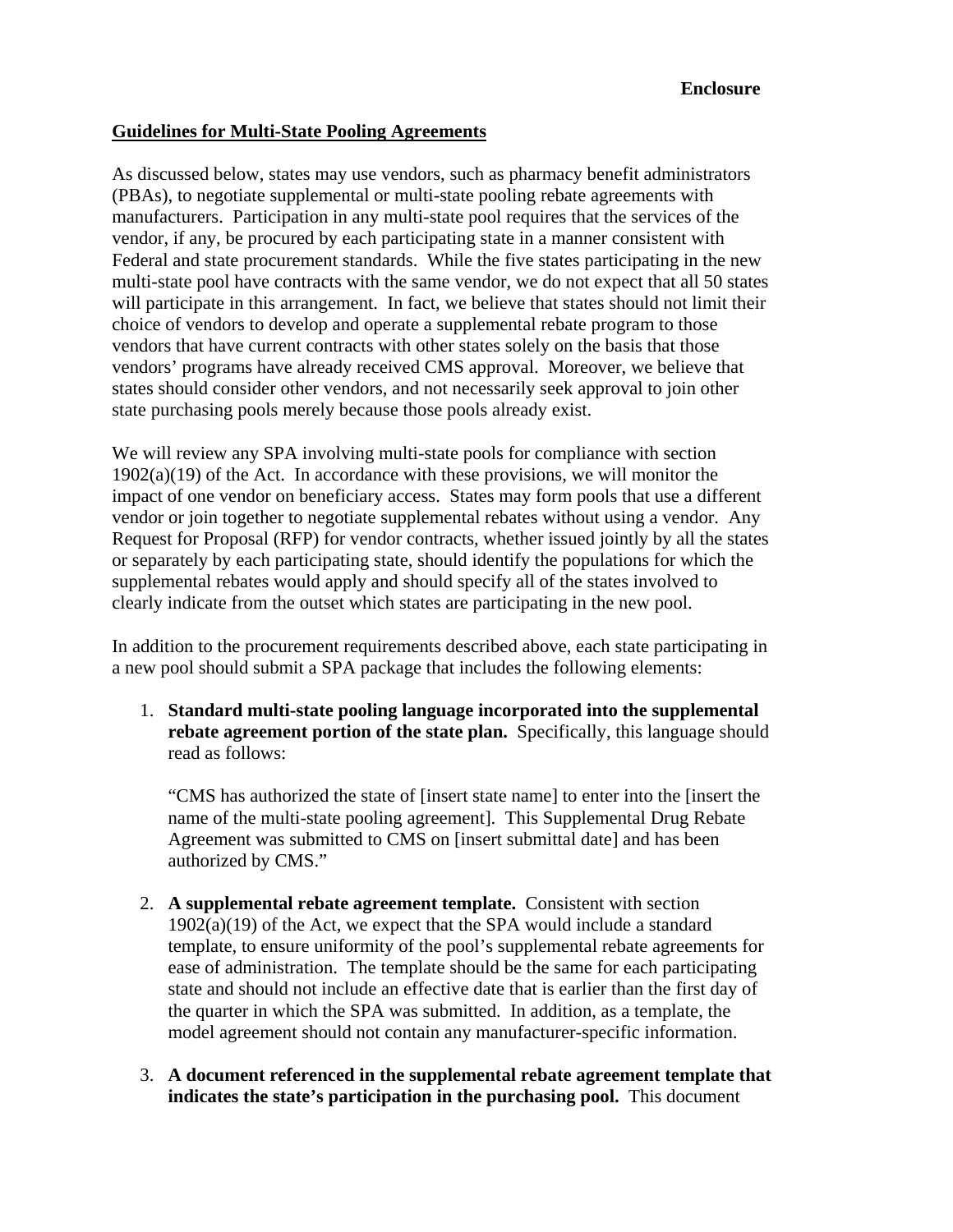will serve as the mechanism by which other states will be added to the multistate pooling agreement and should be filled in with any necessary state-specific information. This document will also serve as a template; therefore, it should be the same for each participating state and should not contain any manufacturerspecific information.

4. **A document that indicates if a state joining the pool intends to include its non-Medicaid program in the supplemental rebate program that has been approved by CMS, if applicable.** States that intend to include non-Medicaid programs must receive approval from CMS prior to joining the pool under the procedures outlined in the letter from Dennis Smith, Director, Center for Medicaid and State Operations, to all State Medicaid Directors (Sept. 18, 2002). In addition, each state should provide specific evidence to demonstrate that its prior authorization requirement furthers Medicaid goals and objectives and is designed to increase the efficiency and economy of the Medicaid program.

## **Guidance for States on Preferred Drug Lists (PDLs) and Prior Authorization**

A state that seeks for the first time to use its prior authorization authority to create a PDL and to negotiate supplemental rebates (regardless of whether it seeks to join or create a multi-state pooling arrangement) must amend its state plan to refer to the supplemental rebate agreement and submit its proposed rebate agreement for CMS' authorization. Along with the implementation of a supplemental rebate program, most states have also implemented a PDL in conjunction with their prior authorization program. Because non-preferred drugs remain available to beneficiaries through prior authorization, a PDL allows states to ensure appropriate patient access to needed medications and maintain continuity of patient therapy.

- 1. **Patient Access to Needed Medications** Upon implementation of a PDL, states should ensure that patients continue to have appropriate access to needed medications. A prior authorization program is intended to balance the interests of beneficiaries in receiving medically necessary drugs and the interests of states in ensuring that Medicaid pays for prescription drugs in an efficient and economical manner. Therefore, we will seek assurance from states that all covered outpatient drugs that are not included on a PDL remain available pursuant to prior authorization, consistent with section 1927(d)(5) of the Act.
- 2. **Autonomy of the State PDL -** Because we are concerned about beneficiary access to medications, we would expect states to ensure that a PDL is consistent with Medicaid goals and objectives and section 1902(a)(19) of the Act.
- 3. **Continuity of Care** When implementing PDLs, we urge states to be mindful of patients who are stabilized on previously prescribed, non-preferred medications. Consistent with our concerns for balancing the needs of patients with the efficiency and economy of the Medicaid program, we further urge states to consider the impact on beneficiaries of sudden changes in therapy as a result of a state's implementation of a PDL. Such a sudden change could, in some instances, result in higher costs due to a patient's failure of therapy on PDL drugs.